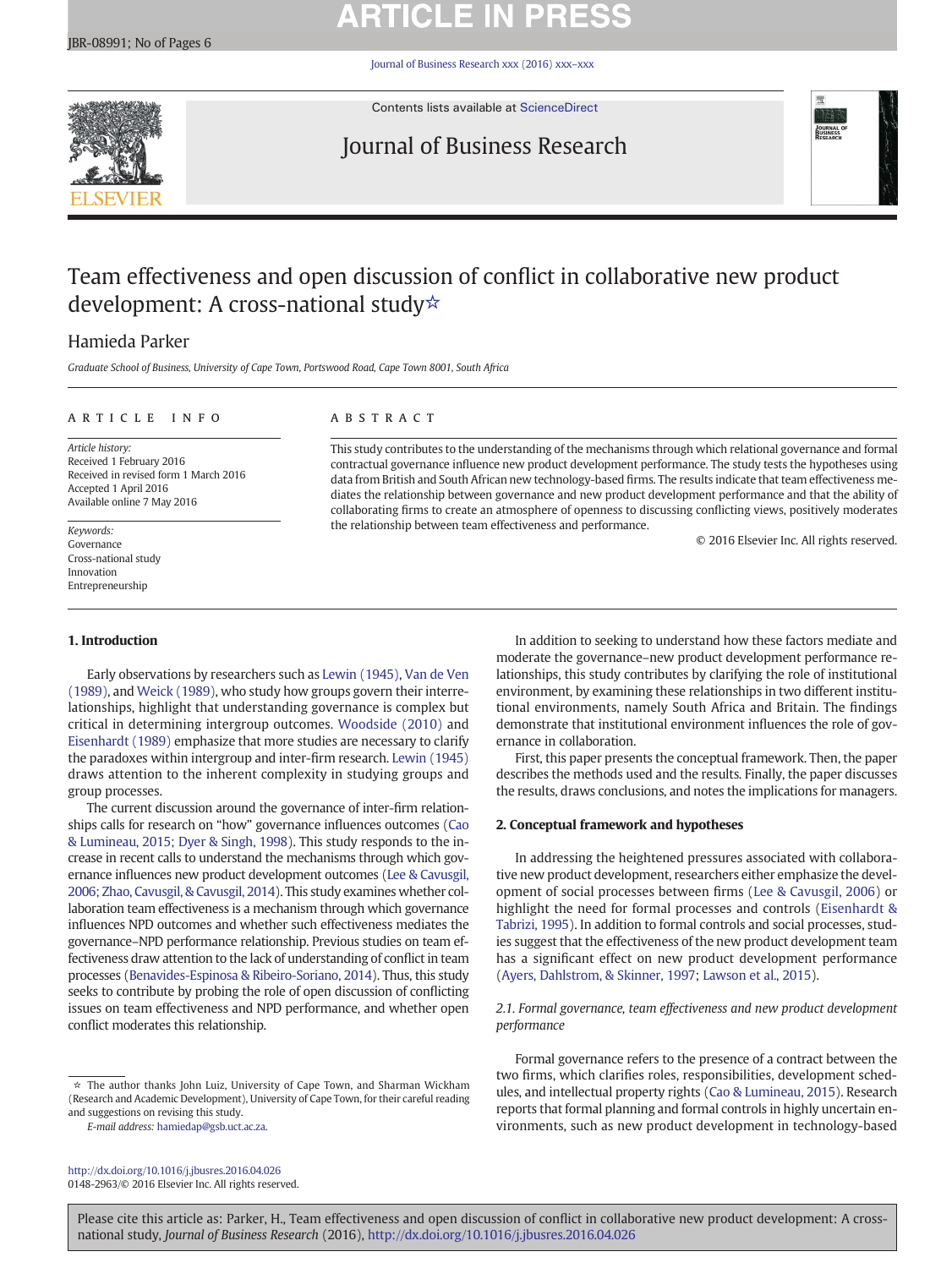<span id="page-1-0"></span>

firms, may not be very useful due to the uncertainties and unknowns in this context ([Yli-Renko, Autio, & Sapienza, 2001](#page-5-0)). Checking adherence to schedules using real data and objective information, however, accelerates learning, because this method forces managers to continuously collect and evaluate data and make informed decisions about the direction of the development, thus, speeding up the development process [\(Eisenhardt & Tabrizi, 1995\)](#page-5-0).

Studies often associate the effectiveness of the new product development team with higher levels of new product development performance (Griffi[n & Hauser, 2001](#page-5-0)). In particular, studies in the new product development context suggest that formal controls may improve team effectiveness. Milestones and schedules have a positive effect on team cohesion, because review points provide a forum for discussion, which encourages team integration and an effective working relationship ([Eisenhardt & Tabrizi, 1995\)](#page-5-0). Although review meetings of the progress of the project can be time consuming, the discussions allow managers to pick up problems earlier rather than later, allowing firms to iron out any problems in the collaboration relationship ([Bonaccorsi & Lipparini, 1994\)](#page-5-0). Therefore, comprehensiveness of the formal governance structure should have an association with higher levels of collaboration team effectiveness. This study postulates that collaboration team effectiveness mediates the relationship between formal governance and new product development performance.

H1. : Team effectiveness mediates the relationship between formal governance and new product development performance.

# 2.2. Relational governance, team effectiveness, and new product development performance

Relational governance ([Jayaraman, Narayanan, Luo, & Swaminathan,](#page-5-0) [2013\)](#page-5-0) refers to the presence of relational norms and trust, which have developed through the inter-firm relationship and which serve to control the behavior of collaboration partners. New product development is a creative process where often many unknowns and potential problems arise from conditions of uncertainty and a lack of prior knowledge [\(Lawson et al., 2015](#page-5-0)). Studies often associate creativity with team processes where established social norms foster idea generation and lateral thinking, and deter unconstructive criticism [\(Lawson et al., 2015\)](#page-5-0). Informal communication increases the exchange of ideas and thereby improves the effectiveness of a team [\(Carey, Lawson, & Krause, 2011](#page-5-0)). [Ayers et al. \(1997, p. 110\)](#page-5-0) note that:

Relational norms facilitate the flow of information that enables people to present contingencies that may jeopardize performance. Flexibility provides the opportunity to make adjustments that increase the market value of new products. Conflict harmonization and solidarity enable people to resolve disputes that may prolong development.

[Bonaccorsi and Lipparini \(1994\)](#page-5-0) find that higher levels of alliance team effectiveness (where the alliance is between the firm and a supplier) positively influence new product development performance by shortening development time. They also find a positive association between effective firm–supplier working relationships and the rate of new products developed. Drawing on these observations, this study postulates that collaboration team effectiveness mediates the relationship between relational governance and new product development performance.

H2. : Team effectiveness mediates the relationship between relational governance and new product development performance.

# 2.3. The moderating influence of open discussion of conflict

[Lewin \(1945\)](#page-5-0) argues that examining conflict when examining group processes is essential. This study draws on the research of scholars such as [Rahim \(1983\)](#page-5-0) and [Jehn and Mannix \(2001\)](#page-5-0) and proposes that the atmosphere that the two collaborating firms create will either promote the discussion of conflicting views or stifle discussion. Following [Jehn and Mannix \(2001\),](#page-5-0) who highlight how an atmosphere that promotes the open discussion of conflicting issues enhances teamwork and ultimately improves performance, this study hypothesizes that open discussion of conflict positively moderates the relationship between team effectiveness and NPD performance ([Fig. 1\)](#page-2-0).

H3. : Open discussion of conflict positively moderates the relationship between team effectiveness and NPD performance.

# 3. Method

The research design follows [Woodside's \(2010\)](#page-5-0) recommendation to use exploratory interviews in the preliminary stages of research to provide a good preparatory step to a more detailed research work. The use of qualitative exploratory interviews also complements later quantitative survey research by informing the design of the questionnaire and assisting in the interpretation of the survey results ([Song & Parry,](#page-5-0) [1997](#page-5-0)). The study follows the guidelines by [Song and Parry \(1997\)](#page-5-0) in doing cross-national research.

The preliminary stage of this study consists of semi-structured exploratory interviews with three groups of firms, firstly, new technology-based firms, secondly, with large, established firms, and thirdly, with law firms. These interviews take place in both South Africa and in Britain, to obtain a holistic understanding of collaborative new product development. From the interviews and the literature, the study develops a survey instrument, which the study pretested and administered first in Britain and then in South Africa.

This study is part of a larger study of collaborative new product development in South Africa and Britain. Other articles drawing on the British data are [Parker \(2012\)](#page-5-0) and [Parker and Brey \(2015\)](#page-5-0).

### 3.1. Sample and data collection

For the South African sample, the study uses the "Who owns Whom" database, and the INET BFA databases to construct a list of firms who had less than 100 employees, were younger than 10 years old, and operated in the Computer, Communications, and Electronic Technology Sectors. These databases report the contact details of the firms, the names of the key directors or managers, a history of the firm (in particular, the date of establishment of the firm), the nature of the firm's business, and the number of employees.

Five hundred and twenty firms met these criteria. The study contacted these firms to participate in the study. After three sets of reminders, the study obtains 102 responses.

The study obtains the British sample from the FAME database, which is an extensive database on company information in the United Kingdom. Company information in the database comes from Companies House. Registration with Companies House is compulsory for all limited companies in the United Kingdom. The FAME (Financial Analysis Made Easy) database reports the company's financials and, very importantly, information regarding the year of establishment of the firm, ownership of the firm (independent or subsidiary), the names of the directors, firm size and industry classification, and contact details for each firm. The sampling frame in this study uses the same sampling criteria as for the South African list of companies. 1071 firms in the FAME database fulfilled the necessary criteria, with 110 useable responses. The study compared early and late respondents using two-tailed t-statistic tests across the variables used. No statistical differences appeared and the results show no evidence of non-response bias ([Armstrong & Overton,](#page-5-0) [1977\)](#page-5-0).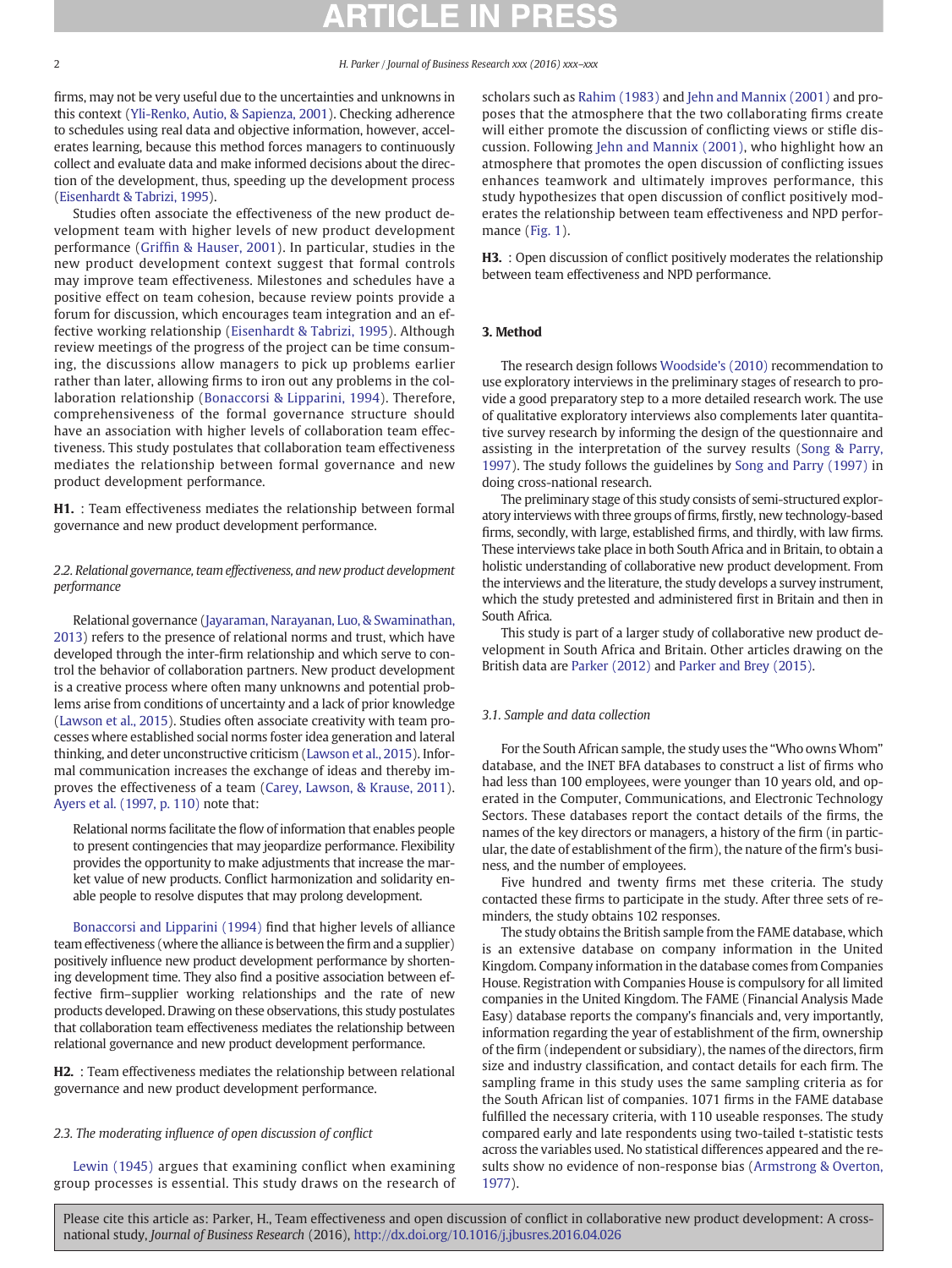<span id="page-2-0"></span>

Fig. 1. Conceptual framework.

### 3.2. Measures

This study uses measures from the extant literature and interviews, and each item uses a 7-point Likert scale, where "1" represents "not at all" and "7" represents "to a great extent". [Table 1](#page-3-0) presents the items and factor loadings.

### 3.2.1. Open discussion of conflict

The study adapts the measure for this construct from [Jehn and](#page-5-0) [Mannix \(2001\)](#page-5-0). This measure examines the extent to which collaborating firms create an atmosphere where open communication exists around conflicting viewpoints without any fear. This measure comprises 4 items and the Cronbach alpha is 0.87 (Britain) and 0.85 (South Africa).

#### 3.2.2. Formal governance

This scale results from the exploratory interviews. This scale measures the degree of codification of roles, schedules, budgets, and plans. Additionally this scale measures whether the safeguards documented include confidentiality clauses and clauses that detail intellectual property ownership ([Cao & Lumineau, 2015\)](#page-5-0). The scale comprises 4 items and the Cronbach alpha is 0.77 (Britain) and 0.81 (South Africa).

### 3.2.3. Relational governance

This study draws on empirical studies examining the extent to which trust and norms such as flexibility and a willingness 'to give and take' have developed between groups ([Ayers et al., 1997; Cao &](#page-5-0) [Lumineau, 2015](#page-5-0)). This scale comprises 4 items and the Cronbach alpha is 0.75 (Britain) and 0.73 (South Africa).

#### 3.2.4. Team effectiveness

[Ayers et al. \(1997, p. 111\)](#page-5-0) define "perceived effectiveness" as the perception that the engagement between two groups is "worthwhile, productive and satisfying." [Song and Parry \(1997, p. 15\)](#page-5-0) further suggest that integration is the "process of achieving effective unity of efforts in the accomplishment of new product development success." [Kale, Dyer,](#page-5-0) [and Singh \(2001\)](#page-5-0) observe that a component of collaboration effectiveness is the degree to which collaboration partners behave in a harmonious, well-integrated way.

This scale measures the extent to which the two firms have a high level of integration, that the team is effective in meeting objectives, and that they would be willing to engage with each other in the future. Team effectiveness comprises 3 items and the Cronbach alpha is 0.85 (Britain) and 0.87 (South Africa).

### 3.2.5. New product development performance

Following [Lawson et al. \(2015\),](#page-5-0) this scale measures the extent to which the collaborative NPD has met schedule and profit targets. The scale comprises 3 items and the Cronbach alpha is 0.77 (Britain) and 0.74 (South Africa).

### 3.2.6. Control variables

The interviews highlight the significance of firm size (number of employees), age (years since founding), and the size of the collaboration partner (number of employees). The analysis therefore includes these variables as control variables. The descriptive statistical analysis reveals that these variables have skewed distributions. Using the values' natural logarithm in the statistical analysis addresses this problem ([Hair,](#page-5-0) [Anderson, Tatham, & Black, 1998](#page-5-0)).

# 4. Results

The results of the exploratory factor analysis appear in [Table 1](#page-3-0). Factor analysis using maximum likelihood extraction with oblique rotation serves to extract the factors. Five clear factors emerge with eigenvalues above 1.0. All factor loadings exceed 0.40, and thus are significant [\(Hair](#page-5-0) [et al., 1998\)](#page-5-0). The resultant scales present good reliability with Cronbach's alpha higher than 0.70 ([Hair et al., 1998\)](#page-5-0). Ordinary least squares regression (OLS) analysis examines the research hypotheses [\(Carey et al., 2011](#page-5-0)). [Tables 2 and 3](#page-3-0) present the results of the regression analyses.

[H1](#page-1-0) postulates that team effectiveness mediates the relationship between formal governance and NPD performance. Similarly, [H2](#page-1-0) proposes that team effectiveness mediates the relationship between relational governance and NPD performance. The study tests mediation using a staged approach appearing in [Baron and Kenny \(1986\)](#page-5-0). According to [Baron and Kenny \(1986\),](#page-5-0) the satisfaction of the following three conditions is necessary to provide evidence for mediation:

- 1. An association between the independent variables (formal and relational governance) and the proposed mediator (collaboration team effectiveness).
- 2. An association between the mediator and the focal dependent variable (new product development performance).
- 3. The significant relationship between the independent variables and the dependent variable must become non-significant, while the relationship between the mediator and the dependent variable is significant, for full mediation to exist.

In the first regression, the study regresses the predictor variable formal governance against the mediator variable, team effectiveness, resulting in a positive significant relationship with formal governance. In the second regression, the study regresses the two predictor variables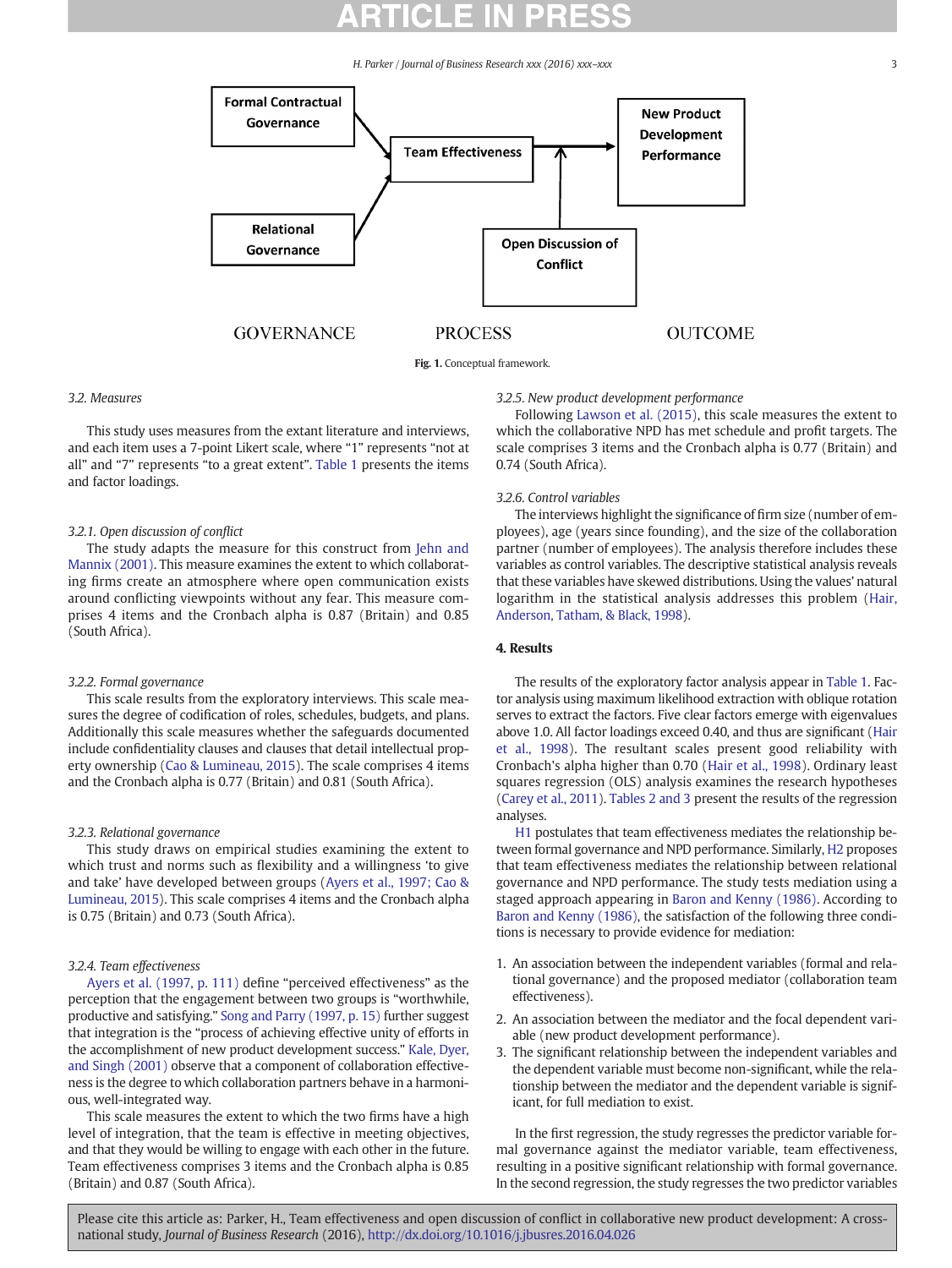#### <span id="page-3-0"></span>Table 1 Factor analysis.

| Items                                                                                                                                                                                                                                                                                                                         |                                                      | $\overline{2}$                         | 3                                      | 4                                                    | 5                                                    |
|-------------------------------------------------------------------------------------------------------------------------------------------------------------------------------------------------------------------------------------------------------------------------------------------------------------------------------|------------------------------------------------------|----------------------------------------|----------------------------------------|------------------------------------------------------|------------------------------------------------------|
| Open discussion of conflict<br>When conflicts arise, we (our firm and partner):<br>1. Openly share concerns and issues.<br>2. Try and keep differences of opinion quiet $(R)$ .<br>3. Treat issues in a conflict as a win–lose contest (R).<br>4. See constructive changes on the project because of conflict.                | 0.85(0.79)<br>0.73(0.71)<br>0.72(0.73)<br>0.89(0.86) |                                        |                                        |                                                      |                                                      |
| Team effectiveness<br>1. We would easily engage in another alliance with this partner.<br>2. To what extent did this alliance meet the performance objectives set?<br>3. The integration between our two firms was very good for this project.                                                                                |                                                      | 0.78(0.83)<br>0.81(0.79)<br>0.80(0.89) |                                        |                                                      |                                                      |
| New product development performance<br>1. To what extent was this product developed within the scheduled time?<br>2. To what extent has this product met profit objectives?<br>3. To what extent did working with this partner allow us to develop this product faster?                                                       |                                                      |                                        | 0.79(0.73)<br>0.82(0.78)<br>0.77(0.72) |                                                      |                                                      |
| Formal contractual governance<br>1. Roles and responsibilities in each firm are clearly defined by the agreement.<br>2. Schedules and milestones are detailed in the agreement.<br>3. The agreement lists safeguards (such as confidentiality).<br>4. Intellectual property rights are detailed in the agreement.             |                                                      |                                        |                                        | 0.83(0.85)<br>0.79(0.80)<br>0.76(0.75)<br>0.70(0.77) |                                                      |
| Relational governance<br>1. To what extent do you trust the alliance partner?<br>2. We have developed personal as well as business relationships with this partner.<br>3. We have been willing to make changes for the benefit of the alliance.<br>4. They have been willing to make changes for the benefit of the alliance. |                                                      |                                        |                                        |                                                      | 0.69(0.73)<br>0.71(0.75)<br>0.79(0.77)<br>0.71(0.68) |

Values in parentheses () are for the South African sample, (R) indicates reverse-scored.

against the dependent variable, NPD performance: both predictors have a positive, significant relationship. The mediator also has a positive, significant relationship with NPD performance. Finally, the study regresses both predictors and the mediator against the dependent variable.

For the British sample, the significant relationship between relational governance and NPD performance is non-significant when the regression includes team effectiveness. This result indicates that team effectiveness fully mediates the relational governance–NPD performance relationship. These results support [H2](#page-1-0) in the British sample. In examining [H1,](#page-1-0) although formal governance is less significant when team effectiveness is in the regression, formal governance continues to have a significant relationship with NPD performance, indicating that team effectiveness partially mediates the relationship.

For the South African sample, the relationship between relational governance and NPD performance is not significant (showing a lack of

#### Table 2

Regression analyses, tests of hypotheses [1](#page-1-0) and [2.](#page-1-0)

satisfaction of [Baron and Kenny's \(1986\)](#page-5-0) conditions), thus failing to support [H2](#page-1-0). In examining [H1](#page-1-0) in the South African sample, the results are the same as with the British sample. That is, when team effectiveness is in the regression, the relationship between formal governance and NPD performance becomes less significant, thus providing evidence of partial mediation by team effectiveness and partial support for [H1](#page-1-0) in both South African and British firms.

[H3](#page-1-0) postulates that open discussion of conflicting issues positively moderates the relationship between team effectiveness and NPD performance. The testing of this hypothesis appears in [Table 3.](#page-4-0) In both the British and the South African samples, the interaction term is positive and significant, indicating that open discussion of conflict positively moderates the relationship between team effectiveness and NPD performance. The control variables, firm size, firm age, and collaboration partner size are non-significant in all the regressions.

|                         | British sample |            |            | South African sample |            |            |            |            |
|-------------------------|----------------|------------|------------|----------------------|------------|------------|------------|------------|
|                         | Team           | <b>NPD</b> | <b>NPD</b> | <b>NPD</b>           | Team       | <b>NPD</b> | <b>NPD</b> | <b>NPD</b> |
| Direct effects          |                |            |            |                      |            |            |            |            |
| Formal governance       | $0.16***$      | $0.40***$  |            | $0.33***$            | $0.21***$  | $0.49***$  |            | $0.41***$  |
| Relational governance   | $0.59***$      | $0.25***$  |            | 0.07                 | $0.43***$  | 0.14       |            | 0.04       |
| Mediating effects       |                |            |            |                      |            |            |            |            |
| Team                    |                |            | $0.47***$  | $0.40***$            |            |            | $0.39***$  | $0.37***$  |
| Controls                |                |            |            |                      |            |            |            |            |
| Firm size (log)         | 0.08           | 0.24       | 0.11       | 0.15                 | 0.09       | 0.17       | 0.09       | 0.06       |
| Firm age (log)          | 0.01           | 0.15       | 0.09       | 0.07                 | 0.11       | 0.09       | 0.15       | 0.03       |
| Partner size (log)      | 0.05           | 0.07       | 0.03       | 0.01                 | 0.15       | 0.11       | 0.07       | 0.05       |
| Adjusted $\mathbb{R}^2$ | 0.41           | 0.24       | 0.23       | 0.33                 | 0.37       | 0.27       | 0.26       | 0.29       |
| Overall model F         | $25.99***$     | $8.59***$  | $17.26***$ | $13.09***$           | $21.05***$ | $10.59***$ | $19.37***$ | $11.39***$ |

Figures in the table are standardized beta coefficients.

The p-values reflect one-tailed tests for hypothesized relationships.

\*\*  $p < 0.01$ . \*\*\*  $p < 0.001$ .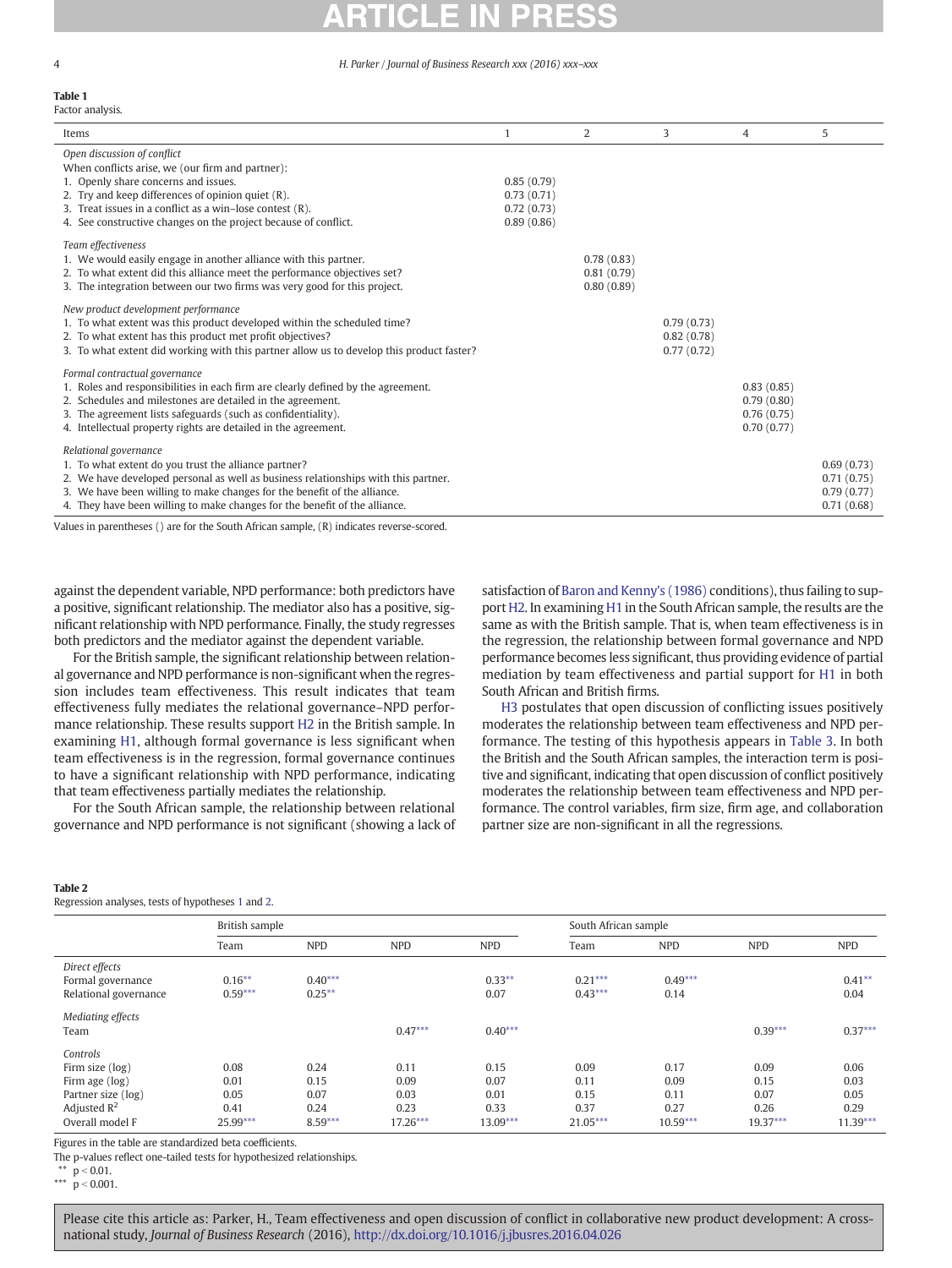<span id="page-4-0"></span>

Regression analysis, test of hypothesis [3](#page-1-0).

|                             | British sample | South African sample |  |  |
|-----------------------------|----------------|----------------------|--|--|
|                             | <b>NPD</b>     | <b>NPD</b>           |  |  |
| Direct effects              |                |                      |  |  |
| Team                        | $0.21***$      | $0.29***$            |  |  |
| Open conflict               | 0.04           | $0.07*$              |  |  |
| Moderating effects          |                |                      |  |  |
| Team $\times$ Open conflict | $0.15***$      | $0.31***$            |  |  |
| Controls                    |                |                      |  |  |
| Firm size (log)             | 0.02           | 0.06                 |  |  |
| Firm age (log)              | 0.06           | 0.07                 |  |  |
| Partner size (log)          | 0.11           | 0.03                 |  |  |
| Adjusted $R^2$              | 0.21           | 0.26                 |  |  |
| Overall model F             | 9.72           | 14.01                |  |  |

Figures in the table are standardized beta coefficients.

The p-values reflect one-tailed tests for hypothesized relationships.

 $p < 0.05$ .

\*\*  $p < 0.01$ .

\*\*\*  $\dot{p}$  < 0.001.

The magnitude of the beta coefficient of the interaction term in the South African sample is double that of the beta coefficient in the British sample, indicating that open discussion of conflict has a stronger positive influence on the team effectiveness–NPD performance relationship in South African firms as compared to British firms. This result draws attention to the fact that among South African firms, the relationship between team effectiveness and NPD performance receives greater influence from the open discussion of conflict than among British firms. The results support the hypothesis that the collaborating team is more effective and has better NPD performance if firms create an atmosphere where dissenting voices are free to express themselves. The need to create an open atmosphere seems more necessary in South Africa.

### 5. Discussion and conclusions

The direct relationship between governance and collaboration team effectiveness shows that relational governance has a stronger positive association with collaboration team effectiveness than formal governance does. This result suggests that the development of relational governance between NPD participants increases participants' satisfaction with the relationship, which is evident in their willingness to work with each other again, as well as in their perception that they are working effectively together. This finding supports much of the channel and strategy literature which has drawn on the relational exchange perspective and which has found a strong positive link between trust, relational norms, and measures of satisfaction with the inter-firm exchange relationship and effectiveness of the inter-firm relationship ([Lee &](#page-5-0) [Cavusgil, 2006\)](#page-5-0).

Relational governance has a stronger association with collaboration team effectiveness, whereas formal governance has a stronger positive direct association with NPD performance. The strong positive association of formal governance with NPD performance is somewhat surprising because previous studies examining the linkage between performance and collaboration governance emphasize the need to employ relational rather than formal contractual governance mechanisms [\(Yli-Renko et al., 2001](#page-5-0)).

This study hypothesizes that team effectiveness mediates the relationship between governance and NPD performance. Team effectiveness has a positive association with NPD development performance. Team effectiveness fully mediates the relationship between relational governance and NPD performance in the British sample. However, team effectiveness only partially mediates the relationship between formal contractual governance and NPD performance in both British and South African samples. That is, although the strength and significance of the association between formal contractual governance and new product development performance decreases when team effectiveness appears in the model as a mediator, formal governance continues to have a significant positive direct association with NPD performance.

The positive association of relational governance with collaboration team effectiveness and its positive relationship with NPD performance suggests that when a good integration of the new product development participants from the two firms exists and they have an effective working relationship, the development process and product performance increase. Although this finding is intuitively appealing, the finding contrasts with the findings of research on the relationship between relational norms, team effectiveness, and NPD performance in an in-house cross-functional setting [\(Ayers et al., 1997\)](#page-5-0). [Ayers et al. \(1997\)](#page-5-0) find that no significant relationship exists between team effectiveness and NPD performance. They also find that, contrary to the findings of this study, relational norms negatively influence new product development performance.

The regression results for the South African sample do not evidence a significant relationship between relational governance and NPD performance, and therefore in the South African sample, [H2](#page-1-0) lacks support. The divergence of results between the two samples with regard to [H2](#page-1-0) is interesting. The results suggest that the significant relationship between relational governance and NPD performance, which finds support in the British sample, does not find support in the South African sample. Another observation is that the magnitude of the beta coefficients for formal governance in the South African sample are much larger than the coefficients in the British sample; this result indicates that South African firms are placing more emphasis on formal governance mechanisms in collaborative new product development. These findings are supportive of the discussion [Cao and Lumineau \(2015\)](#page-5-0) present; where they postulate that those countries that have weaker institutional structures will tend to use formal governance more than countries where institutional structures are stronger. The World Bank [Doing Business](#page-5-0) [Report \(2015\)](#page-5-0) shows how legal institutional structures in South Africa and other Sub-Saharan African countries are much weaker than in Britain and other OECD countries. The GEM Report (2015/2016) also highlights that innovation-driven new firms receive much less support in South Africa than in Britain [\(Kelley, Singer, & Herrington, 2016\)](#page-5-0).

The exploratory interviews conducted, particularly with law firms and new technology based firms, reveal that some law firms have developed a specialized ability to draw up contracts and to guide new firms in collaboration, in Britain. This is not evident in South Africa, and so new firms often struggle to get adequate advice regarding collaboration, consequently they tend to be more vulnerable in collaborating with large firms, and need to find ways to address this vulnerability.

Open discussion of conflicting issues positively moderates the team effectiveness–NPD relationship in both British and South African samples. This result draws attention to the observation that, without free discussion, good ideas remain muffled and teams will agree with another to the detriment of the innovation, showing "groupthink," as researchers such as [Janis \(1983\)](#page-5-0) warn. Open discussion therefore has an important role in new product development collaboration in helping teams improve the new product. Although conflict seemingly works against teamwork, this study indicates that open discussion of conflict promotes constructive debate and healthy teamwork.

This study contributes to the literature in three ways. First, the study presents evidence that shows that team effectiveness mediates the governance–NPD performance relationship, and that team effectiveness is a mechanism through which governance influences outcomes, in certain institutional environments. Second, the study sheds light on the divergence of opinions regarding conflict; the study shows that creating an open atmosphere supportive of diverse opinions, has a positive influence on the team effectiveness and NPD performance relationship. A third contribution of this study is that the institutional environment does affect how governance influences collaboration outcomes, and that the strength of institutional structures influences how managers govern their collaborations.